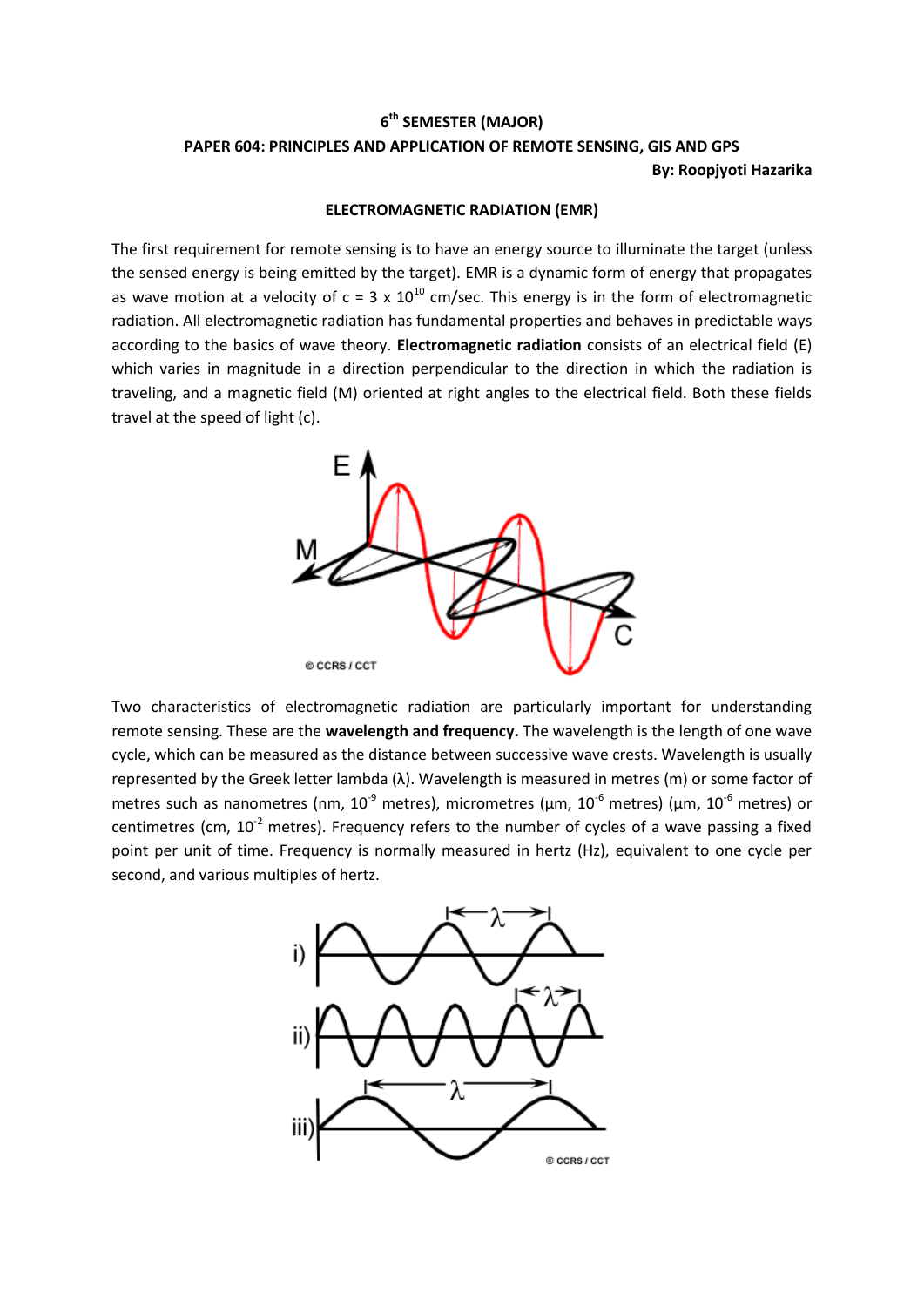Wavelength and frequency are related by the following formula:

 $c = \lambda$ .

where:

$$
\lambda
$$
 = wavelength (m)  
\nv= frequency (cycles per second, Hz)  
\nc = speed of light  $(3x10^8 \text{m/s})$ 

Therefore, the two are inversely related to each other. The shorter the wavelength, the higher the frequency. The longer the wavelength, the lower the frequency. Understanding the characteristics of electromagnetic radiation in terms of their wavelength and frequency is crucial to understanding the information to be extracted from remote sensing data.

Electromagnetic energy radiates in accordance with the basic wave theory. This theory describes the EM energy as travelling in a harmonic sinusoidal fashion at the velocity of light. Although many characteristics of EM energy are easily described by wave theory, another theory known as particle theory offers insight into how electromagnetic energy interacts with matter. It suggests that EMR is composed of many discrete units called photons/quanta. The energy of photon is

$$
Q = hc / \lambda = h v
$$

Where, Q is the energy of quantum, h = Planck's constant

## **The Electromagnetic Spectrum**

The electromagnetic spectrum defines the entire region of wavelengths. Normally, the spectrum is divided into arbitrary regions with a beginning and an ending wavelength. This interval is commonly referred to as a spectral band, channel or region. The spectral regions are normally called UV, visible, near IR, middle IR, thermal IR and microwave. Below the UV region are the short wavelengths of gamma waves measured in nanometers (nm) and above the microwave region are the long wavelengths of radio waves measured in meters. However, these two wavelength regions are rarely used in terrestrial remote sensing because the earth's atmosphere absorbs the energy in these wavelength regions. The **electromagnetic spectrum** ranges from the shorter wavelengths (including gamma and x-rays) to the longer wavelengths (including microwaves and broadcast radio waves). There are several regions of the electromagnetic spectrum which are useful for remote sensing. The light which our eyes - our "remote sensors" - can detect is part of the **visible spectrum**. It is important to recognize how small the visible portion is relative to the rest of the spectrum. There is a lot of radiation around us which is "invisible" to our eyes, but can be detected by other remote sensing instruments and used to our advantage. The visible wavelengths cover a range from approximately 0.4 to 0.7 µm. The longest visible wavelength is red and the shortest is violet. Common wavelengths of what we perceive as particular colours from the visible portion of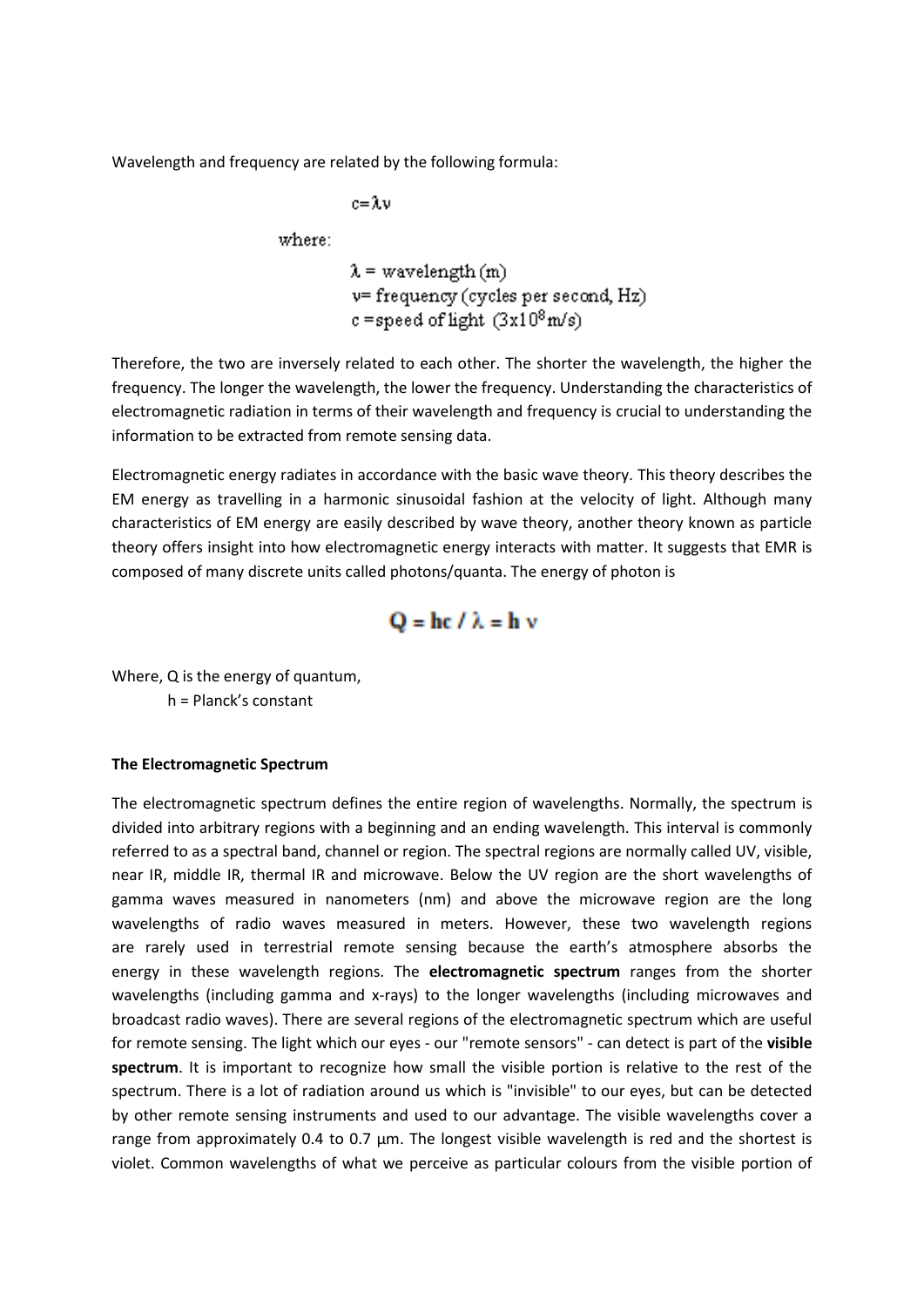the spectrum are listed below. It is important to note that this is the only portion of the spectrum we can associate with the concept of **colours**.



The **ultraviolet or UV** portion of the spectrum has the shortest wavelengths which are practical for remote sensing. This radiation is just beyond the violet portion of the visible wavelengths, hence its name. Some Earth surface materials, primarily rocks and minerals, fluoresce or emit visible light when illuminated by UV radiation.

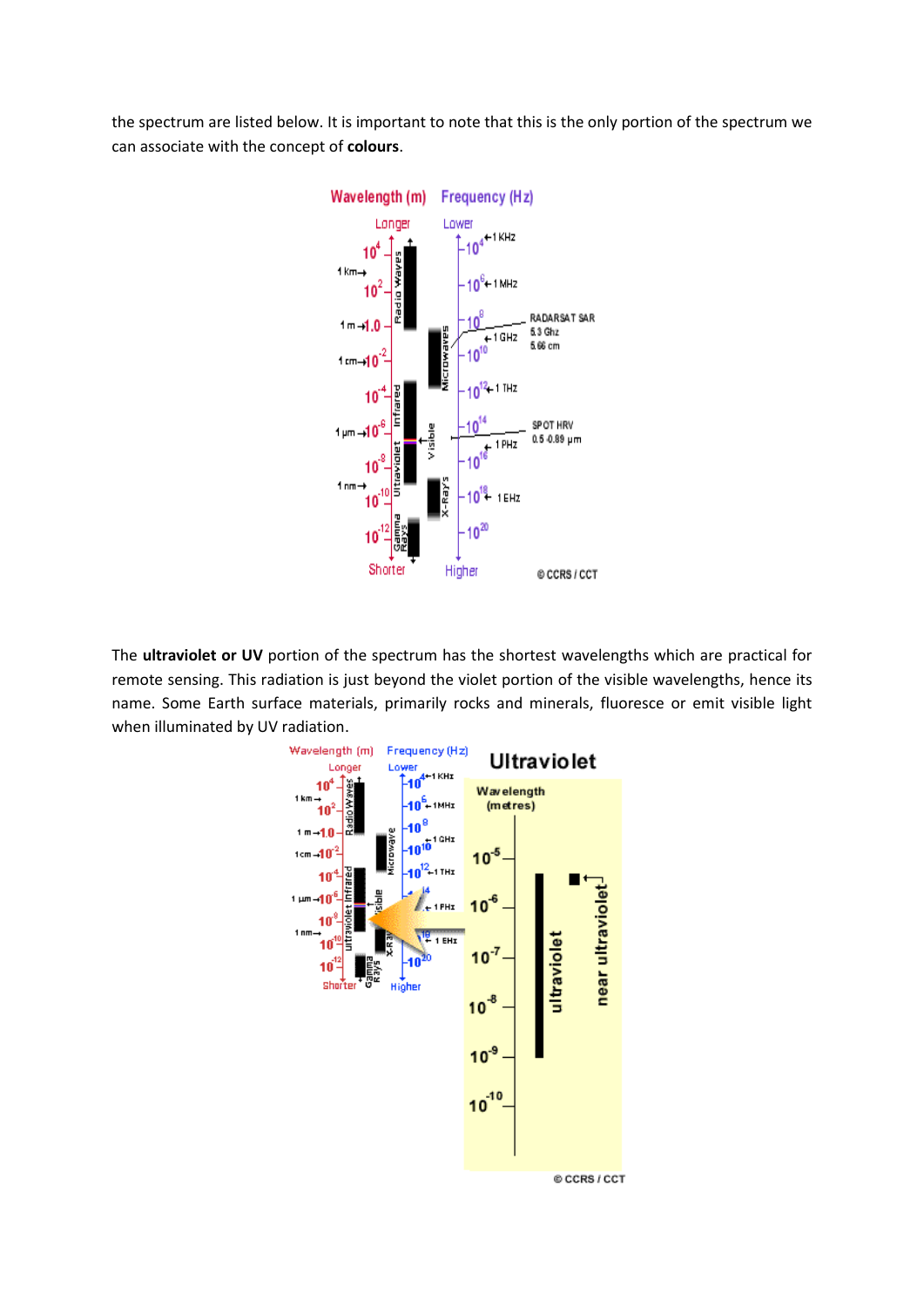**Blue**, **green**, and **red** are the **primary colours** or wavelengths of the **visible spectrum**. They are defined as such because no single primary colour can be created from the other two, but all other colours can be formed by combining blue, green, and red in various proportions. Although we see sunlight as a uniform or homogeneous colour, it is actually composed of various wavelengths of radiation in primarily the ultraviolet, visible and infrared portions of the spectrum. The visible portion of this radiation can be shown in its component colours when sunlight is passed through a **prism**, which bends the light in differing amounts according to wavelength.



The next portion of the spectrum of interest is the infrared (IR) region which covers the wavelength range from approximately 0.7 µm to 100 µm - more than 100 times as wide as the visible portion! The infrared region can be divided into two categories based on their radiation properties - the **reflected IR**, and the emitted or **thermal IR**. Radiation in the reflected IR region is used for remote sensing purposes in ways very similar to radiation in the visible portion. The reflected IR covers wavelengths from approximately 0.7 µm to 3.0 µm. The thermal IR region is quite different than the visible and reflected IR portions, as this energy is essentially the radiation that is emitted from the Earth's surface in the form of heat. The thermal IR covers wavelengths from approximately 3.0 µm to 100 µm.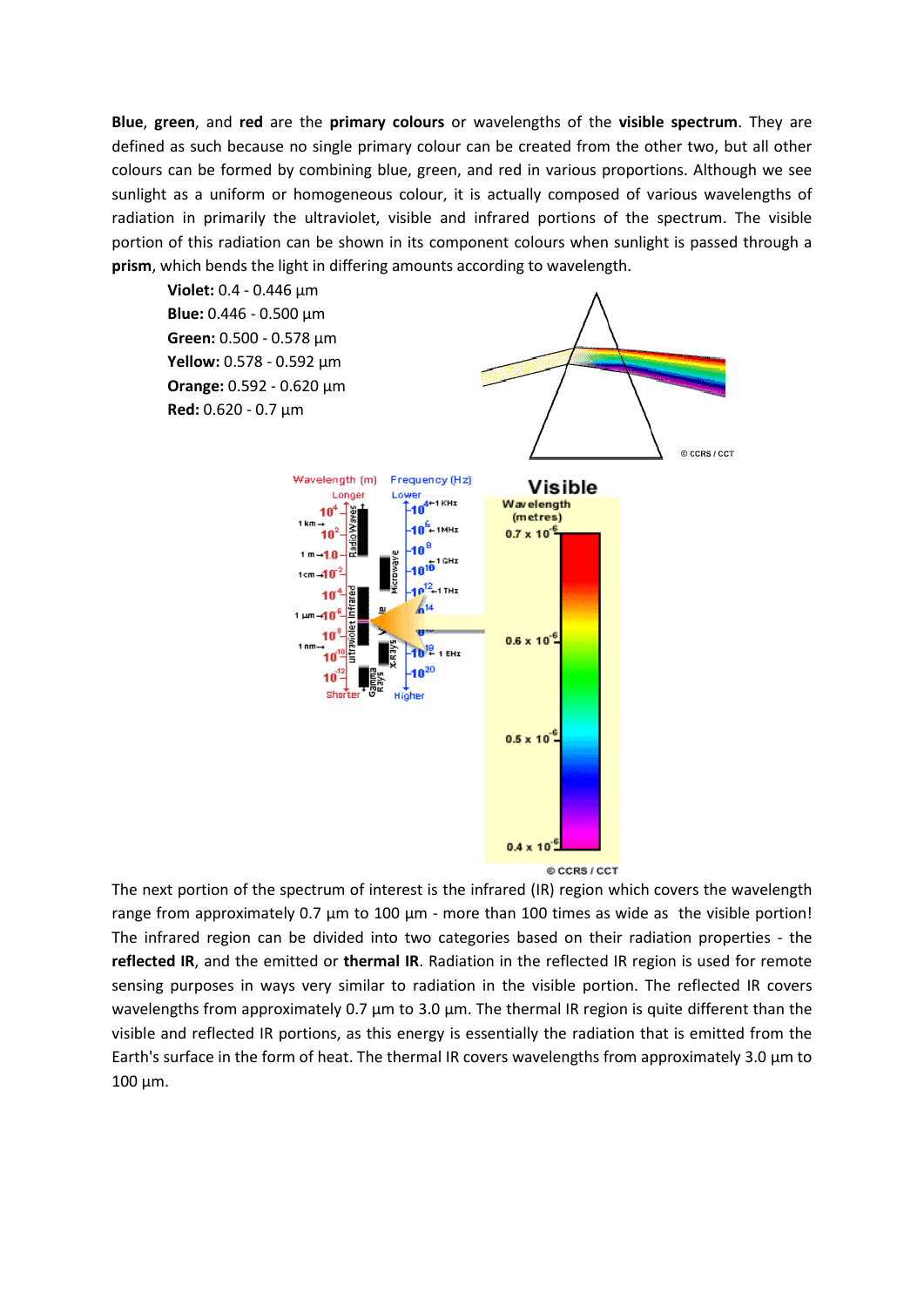

The portion of the spectrum of more recent interest to remote sensing is the **microwave region** from about 1 mm to 1 m. This covers the longest wavelengths used for remote sensing. The shorter wavelengths have properties similar to the thermal infrared region while the longer wavelengths approach the wavelengths used for radio broadcasts. Because of the special nature of this region and it is important in remote sensing.



@ CCRS / CCT